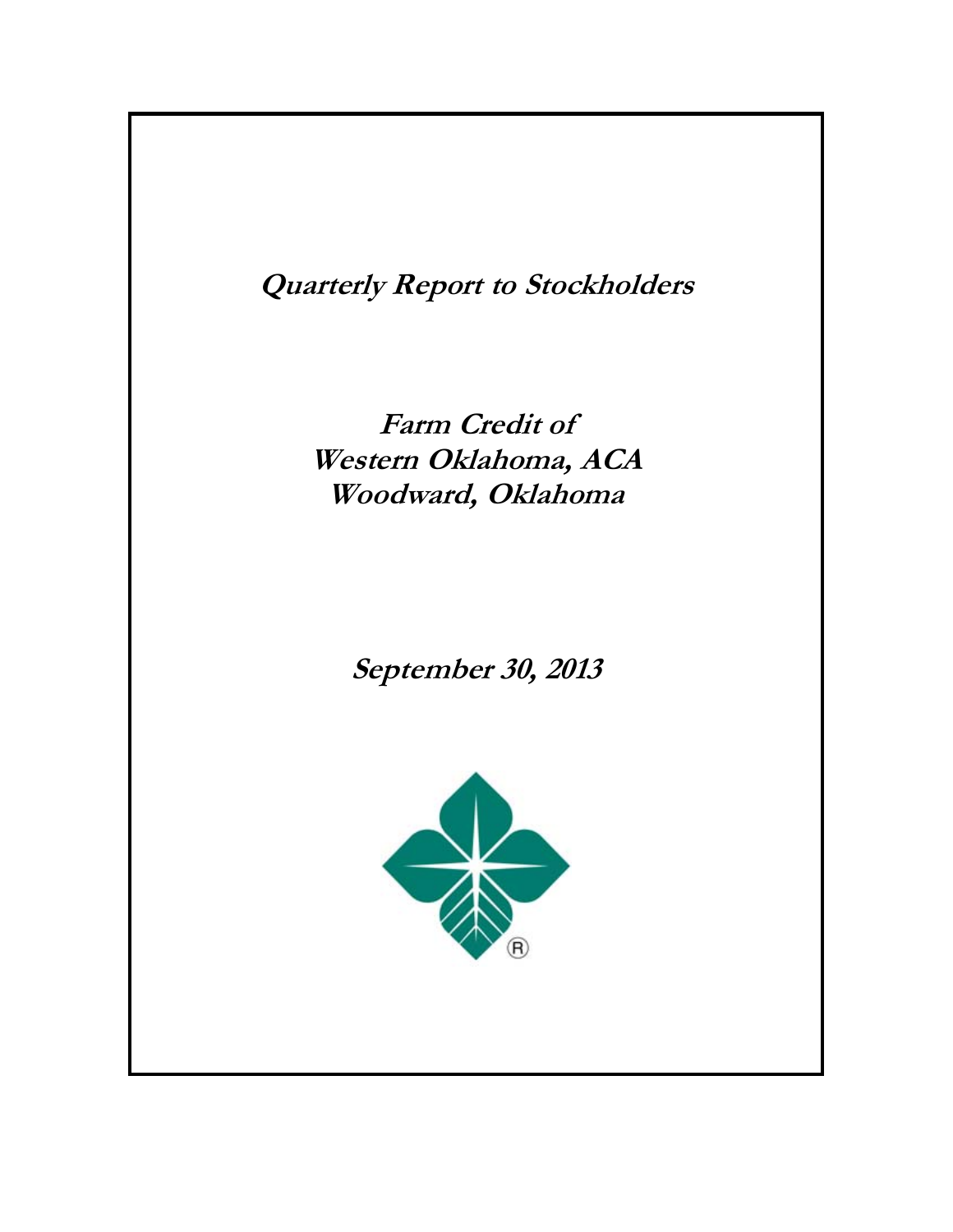The shareholders' investment in the Farm Credit of Western Oklahoma, ACA (Association) is materially affected by the financial condition and results of operations of CoBank, ACB, (CoBank). The 2012 CoBank Annual Report to Shareholders, and the CoBank quarterly shareholders' reports are available free of charge by accessing CoBank's website, www.cobank.com, or may be obtained at no charge by contacting the Association at 3302 Williams Avenue, Woodward, Oklahoma 73801 or calling 580-256-3465 or toll-free 1-800-299- 3465.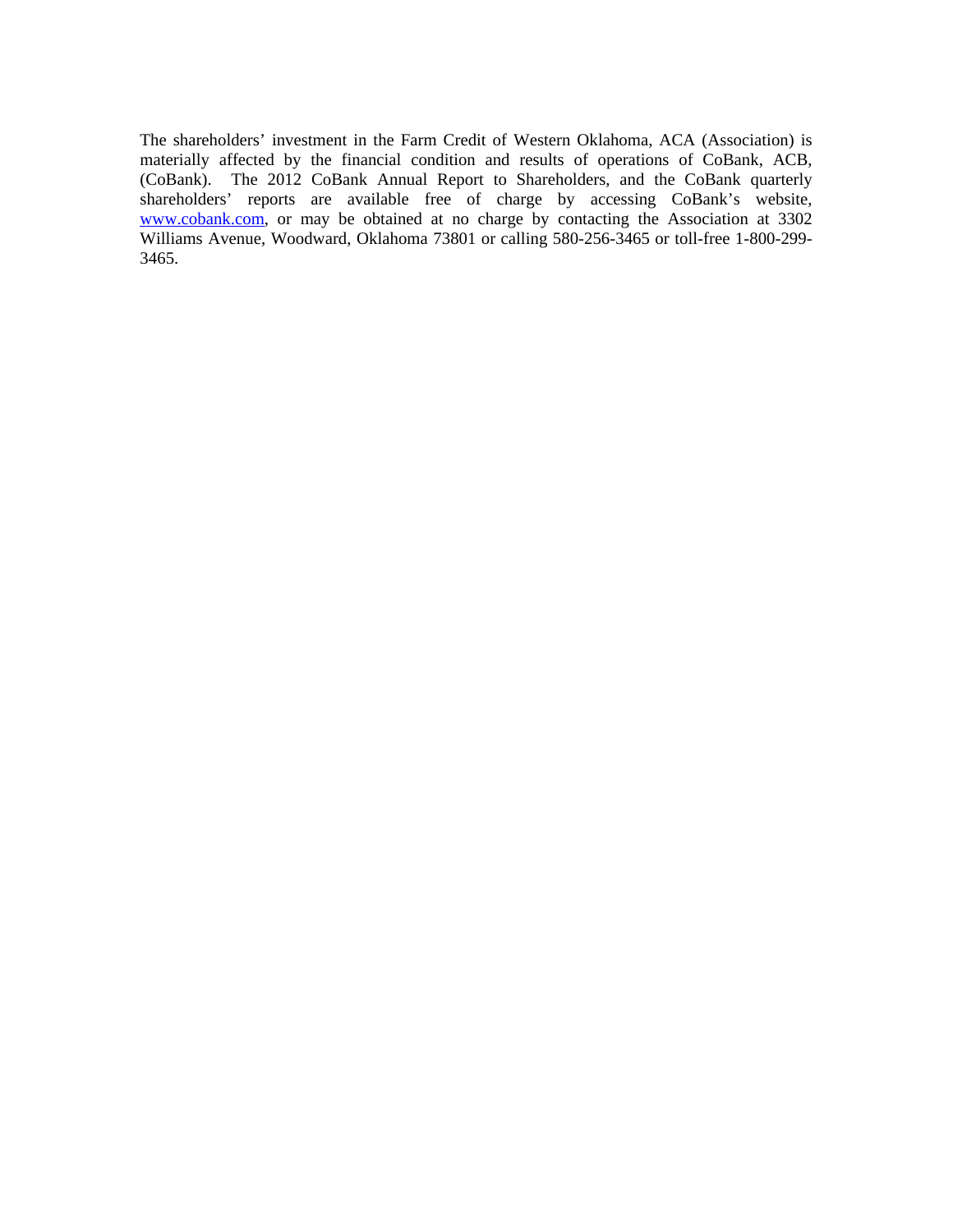### **MANAGEMENT'S DISCUSSION AND ANALYSIS OF FINANCIAL CONDITION AND RESULTS OF OPERATIONS**

(Dollars in Thousands, Except as Noted) (Unaudited)

The following discussion summarizes the financial position and results of operations of Farm Credit of Western Oklahoma. ACA for the nine months ended September 30, 2013, with comparisons to prior periods. You should read these comments along with the accompanying financial statements and footnotes and the 2012 Annual Report to Shareholders. The accompanying financial statements were prepared under the oversight of our Audit Committee.

#### **LOAN PORTFOLIO**

Loans outstanding at September 30, 2013 totaled \$459,822, an increase of \$6,525, or 1.44%, from loans of \$453,297 at December 31, 2012.

#### **RESULTS OF OPERATIONS**

Net income for the nine months ended September 30, 2013 was \$4,798, an increase of \$150, or 3.23%, from the same period ended one year ago. The increase is from an increase in net interest income, patronage from CoBank, and mineral income offset by an increase in expenses, provision for loan losses and in 2012 a distribution of \$377 was received from Farm Credit Insurance Fund. There was no distribution made in 2013.

Net interest income for the nine months ended September 30, 2013 was \$9,303, an increase of \$1,000, or 12.04%, compared with September 30, 2012. Net interest income increased as a result of an increase of \$47,067 in average year-to-date loan volume for 2013 versus the same period in 2012 and a lower cost of funds from CoBank.

The provision for loan losses for the nine months ended September 30, 2013 was \$206, an increase of \$47, or 29.56%, from the provision for loan losses for the same period ended one year ago. The provision for loan losses increased primarily as a result of increased loan volume.

Noninterest income decreased \$176 during the first nine months of 2013 compared with the first nine months in 2012. In the second quarter of 2012 we received our allocated portion of a rebate distributed by Farm Credit Svstem Insurance Company (FCSIC) of \$377. There has not been any FCSIC rebate in 2013. This has been partially offset by an increase of mineral income of \$55 and CoBank patronage of \$142.

During the first nine months of 2013, noninterest expense increased \$627 to \$6,151, primarily due to an increase in salaries and benefits, due to annual merit increases and bonuses and an increase in Farm Credit Insurance Fund premiums. This was offset by a decrease of other noninterest expenses.

#### **CAPITAL RESOURCES**

Our shareholders' equity at September 30, 2013 was \$88,888, an increase from \$84,118 at December 31, 2012. This increase is due to net income, slightly offset by net stock reductions.

#### **OTHER MATTERS**

The undersigned certify they have reviewed this report, this report has been prepared in accordance with all applicable statutory or regulatory requirements and the information contained herein is true, accurate, and complete to the best of his or her knowledge and belief.

**Jimmie Purvine, Chairman of the Board** November 5, 2013

ohn Grunewald, President/CEO Jamie Shirkey, Sr.

November 5, 2013

November 5, 2013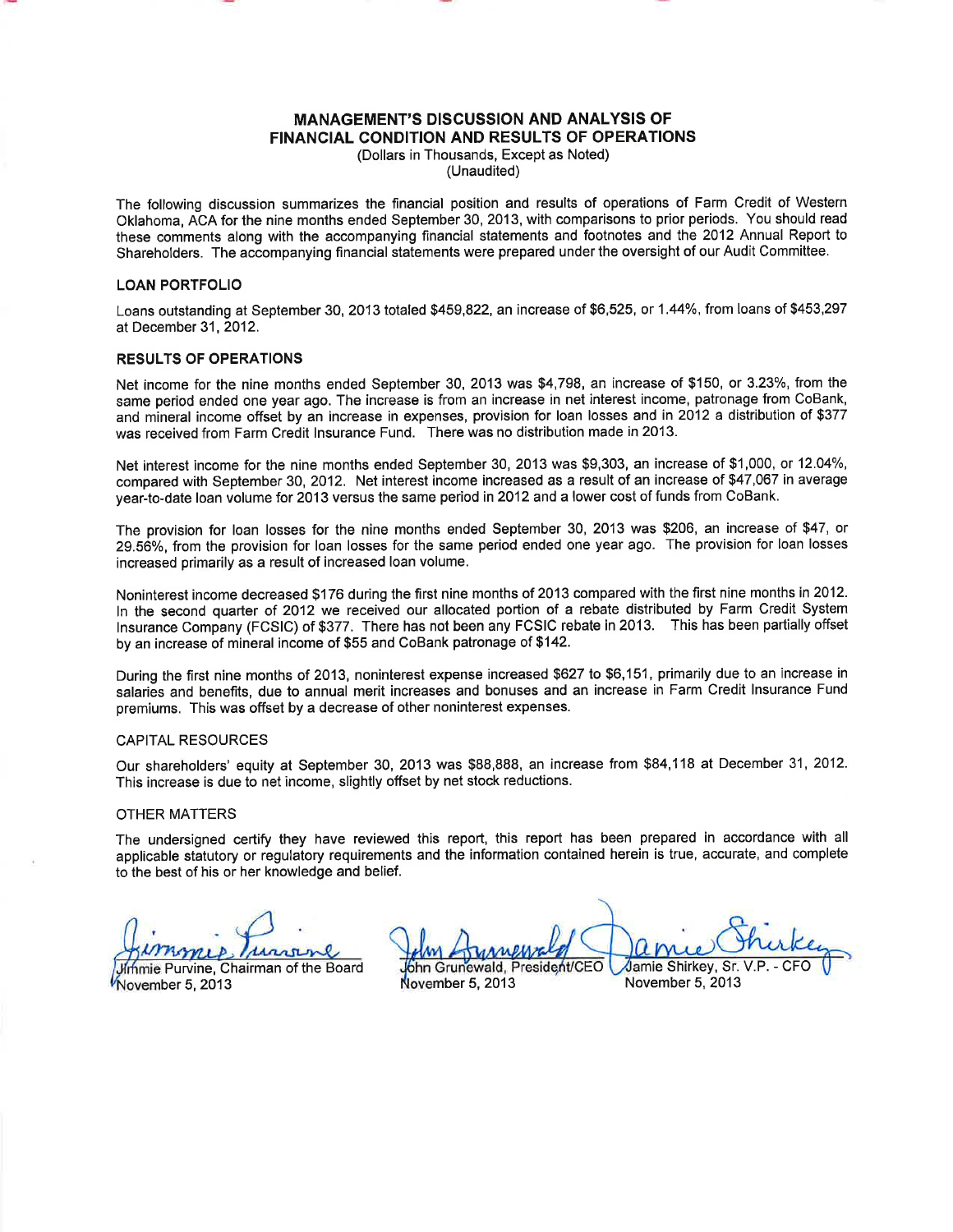۳

## Consolidated Statement of Condition

(Dollars in Thousands)

|                                            |    | September 30     | December 31    |
|--------------------------------------------|----|------------------|----------------|
|                                            |    | 2013             | 2012           |
|                                            |    | <b>UNAUDITED</b> | <b>AUDITED</b> |
| <b>ASSETS</b>                              |    |                  |                |
| Loans                                      | \$ | 459,822          | \$<br>453,297  |
| Less allowance for loan losses             |    | 2,356            | 2,162          |
| Net loans                                  |    | 457,466          | 451,135        |
| Cash                                       |    | 3,960            | 6,247          |
| Accrued interest receivable                |    | 9,031            | 5,707          |
| <b>Investment in CoBank</b>                |    | 13,999           | 13,999         |
| Premises and equipment, net                |    | 1,709            | 1,692          |
| Prepaid benefit expense                    |    | 162              | 510            |
| Other assets                               |    | 1,692            | 1,943          |
| <b>Total assets</b>                        | \$ | 488,019          | \$<br>481,233  |
|                                            |    |                  |                |
| <b>LIABILITIES</b>                         |    |                  |                |
| Note payable to CoBank                     | \$ | 388,615          | \$<br>387,008  |
| Advance conditional payments               |    | 7,072            | 5,248          |
| Accrued interest payable                   |    | 2,676            | 2,937          |
| Patronage distributions payable            |    |                  | 1,250          |
| Accrued benefits liability                 |    | 103              | 110            |
| Other liabilities                          |    | 665              | 562            |
| <b>Total liabilities</b>                   |    | 399,131          | 397,115        |
| <b>Commitments and Contingencies</b>       |    |                  |                |
| <b>SHAREHOLDERS' EQUITY</b>                |    |                  |                |
| Capital stock                              |    | 1,349            | 1,377          |
| Unallocated retained earnings              |    | 87,539           | 82,741         |
| <b>Total shareholders' equity</b>          |    | 88,888           | 84,118         |
| Total liabilities and shareholders' equity | \$ | 488,019          | \$<br>481,233  |

The accompanying notes are an integral part of these financial statements.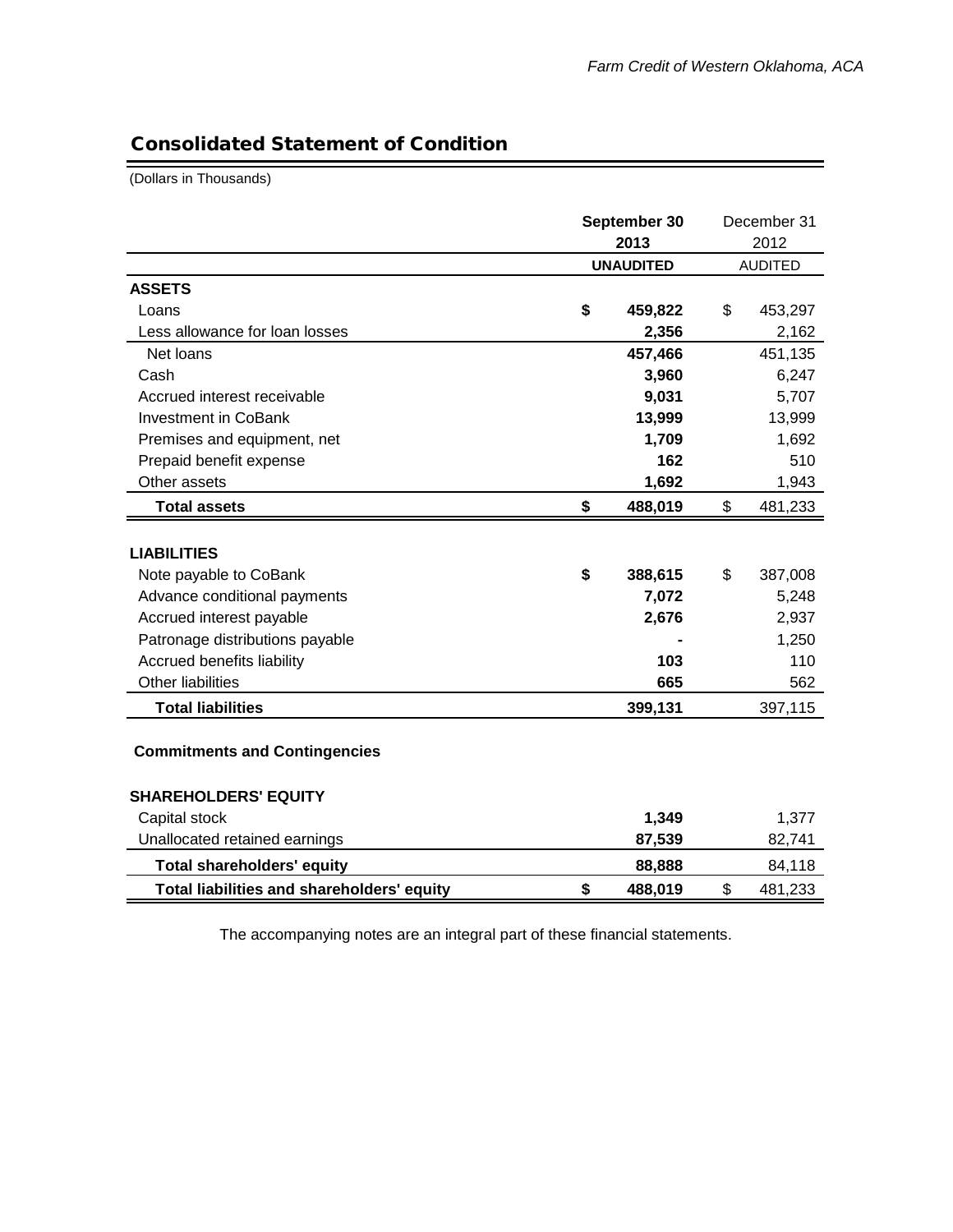-

## Consolidated Statement of Comprehensive Income

(Dollars in Thousands)

|                                                                        |    | For the three months<br>ended September 30 |             | For the nine months<br>ended September 30 |          |    |          |  |
|------------------------------------------------------------------------|----|--------------------------------------------|-------------|-------------------------------------------|----------|----|----------|--|
| <b>UNAUDITED</b>                                                       |    | 2013                                       | 2012        |                                           | 2013     |    | 2012     |  |
| <b>INTEREST INCOME</b>                                                 |    |                                            |             |                                           |          |    |          |  |
| Loans                                                                  | S. | 4,986                                      | \$<br>4,737 |                                           | \$14,789 |    | \$14,014 |  |
| <b>Total interest income</b>                                           |    | 4,986                                      | 4,737       |                                           | 14,789   |    | 14,014   |  |
| <b>INTEREST EXPENSE</b>                                                |    |                                            |             |                                           |          |    |          |  |
| Note payable to CoBank                                                 |    | 1,791                                      | 1,864       |                                           | 5,431    |    | 5,653    |  |
| Other                                                                  |    | 17                                         | 19          |                                           | 55       |    | 58       |  |
| <b>Total interest expense</b>                                          |    | 1,808                                      | 1,883       |                                           | 5,486    |    | 5,711    |  |
| Net interest income                                                    |    | 3,178                                      | 2,854       |                                           | 9,303    |    | 8,303    |  |
| (Loan loss reversal)/provision for loan losses                         |    | (47)                                       | (32)        |                                           | 206      |    | 159      |  |
| Net interest income after loan loss reversal/provision for loan losses |    | 3,225                                      | 2,886       |                                           | 9,097    |    | 8,144    |  |
| <b>NONINTEREST INCOME</b>                                              |    |                                            |             |                                           |          |    |          |  |
| Financially related services income                                    |    | 9                                          | 9           |                                           | 20       |    | 25       |  |
| Loan fees                                                              |    | 7                                          | 13          |                                           | 20       |    | 14       |  |
| Patronage refund from Farm Credit Institutions                         |    | 435                                        | 410         |                                           | 1,288    |    | 1,146    |  |
| Farm Credit Insurance Fund distribution                                |    |                                            |             |                                           |          |    | 377      |  |
| Mineral income                                                         |    | 207                                        | 89          |                                           | 465      |    | 410      |  |
| Other noninterest income                                               |    | 2                                          | 4           |                                           | 59       |    | 56       |  |
| <b>Total noninterest income</b>                                        |    | 660                                        | 525         |                                           | 1,852    |    | 2,028    |  |
| <b>NONINTEREST EXPENSE</b>                                             |    |                                            |             |                                           |          |    |          |  |
| Salaries and employee benefits                                         |    | 990                                        | 820         |                                           | 3,598    |    | 3,013    |  |
| Occupancy and equipment                                                |    | 87                                         | 95          |                                           | 253      |    | 240      |  |
| Purchased services from AgVantis, Inc.                                 |    | 176                                        | 175         |                                           | 527      |    | 520      |  |
| Farm Credit Insurance Fund premium                                     |    | 89                                         | 41          |                                           | 258      |    | 117      |  |
| Supervisory and examination costs                                      |    | 38                                         | 38          |                                           | 113      |    | 115      |  |
| Other noninterest expense                                              |    | 401                                        | 372         |                                           | 1,402    |    | 1,519    |  |
| <b>Total noninterest expense</b>                                       |    | 1,781                                      | 1,541       |                                           | 6,151    |    | 5,524    |  |
| Net income/Comprehensive income                                        | \$ | 2,104                                      | \$<br>1,870 | \$                                        | 4,798    | \$ | 4,648    |  |

The accompanying notes are an integral part of these financial statements.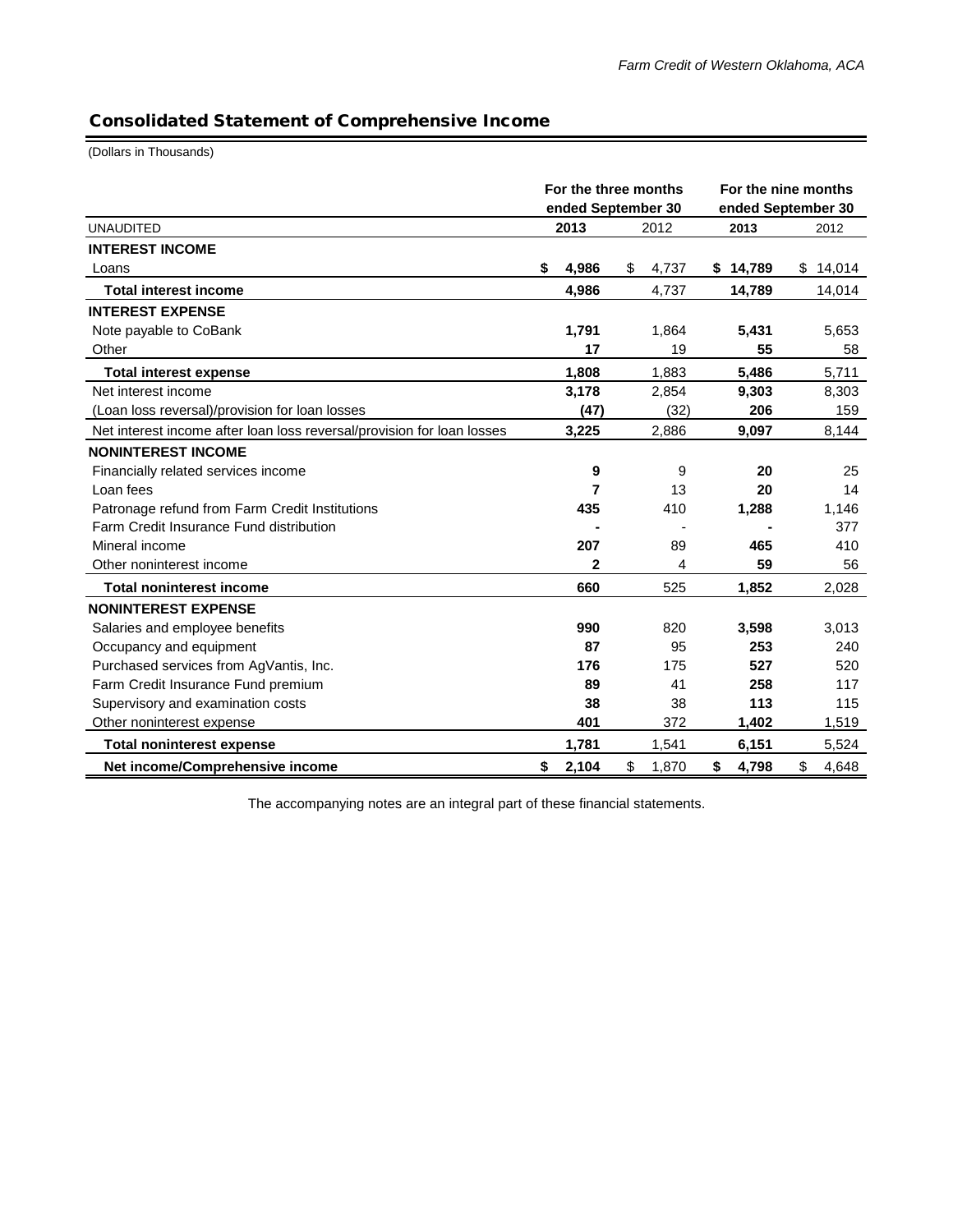# Consolidated Statement of Changes in Shareholders' Equity

(Dollars in Thousands)

| <b>UNAUDITED</b>                     | <b>Protected</b><br><b>Borrower</b><br><b>Stock</b> |    | <b>Capital</b><br><b>Stock</b> |     | Unallocated<br><b>Retained</b><br><b>Earnings</b> |    | Total<br>Shareholders'<br><b>Equity</b> |
|--------------------------------------|-----------------------------------------------------|----|--------------------------------|-----|---------------------------------------------------|----|-----------------------------------------|
| Balance at December 31, 2011         | \$<br>3                                             | \$ | 1,383                          | \$  | 77,722                                            | \$ | 79,108                                  |
| Comprehensive income                 |                                                     |    |                                |     | 4,648                                             |    | 4,648                                   |
| Stock issued                         |                                                     |    | 126                            |     |                                                   |    | 126                                     |
| Stock retired                        | (3)                                                 |    | (126)                          |     |                                                   |    | (129)                                   |
| <b>Balance at September 30, 2012</b> | \$<br>۰                                             | \$ | 1,383                          | \$  | 82,370                                            | \$ | 83,753                                  |
|                                      |                                                     |    |                                |     |                                                   |    |                                         |
| <b>Balance at December 31, 2012</b>  | \$<br>$\sim$ $-$                                    | \$ | 1,377                          | -\$ | 82,741                                            | \$ | 84,118                                  |
| Comprehensive income                 |                                                     |    |                                |     | 4,798                                             |    | 4,798                                   |
| Stock issued                         |                                                     |    | 76                             |     |                                                   |    | 76                                      |
| Stock retired                        |                                                     |    | (104)                          |     |                                                   |    | (104)                                   |
| Balance at September 30, 2013        | \$<br>-                                             | S  | 1,349                          | S   | 87,539                                            | S  | 88,888                                  |

The accompanying notes are an integral part of these financial statements.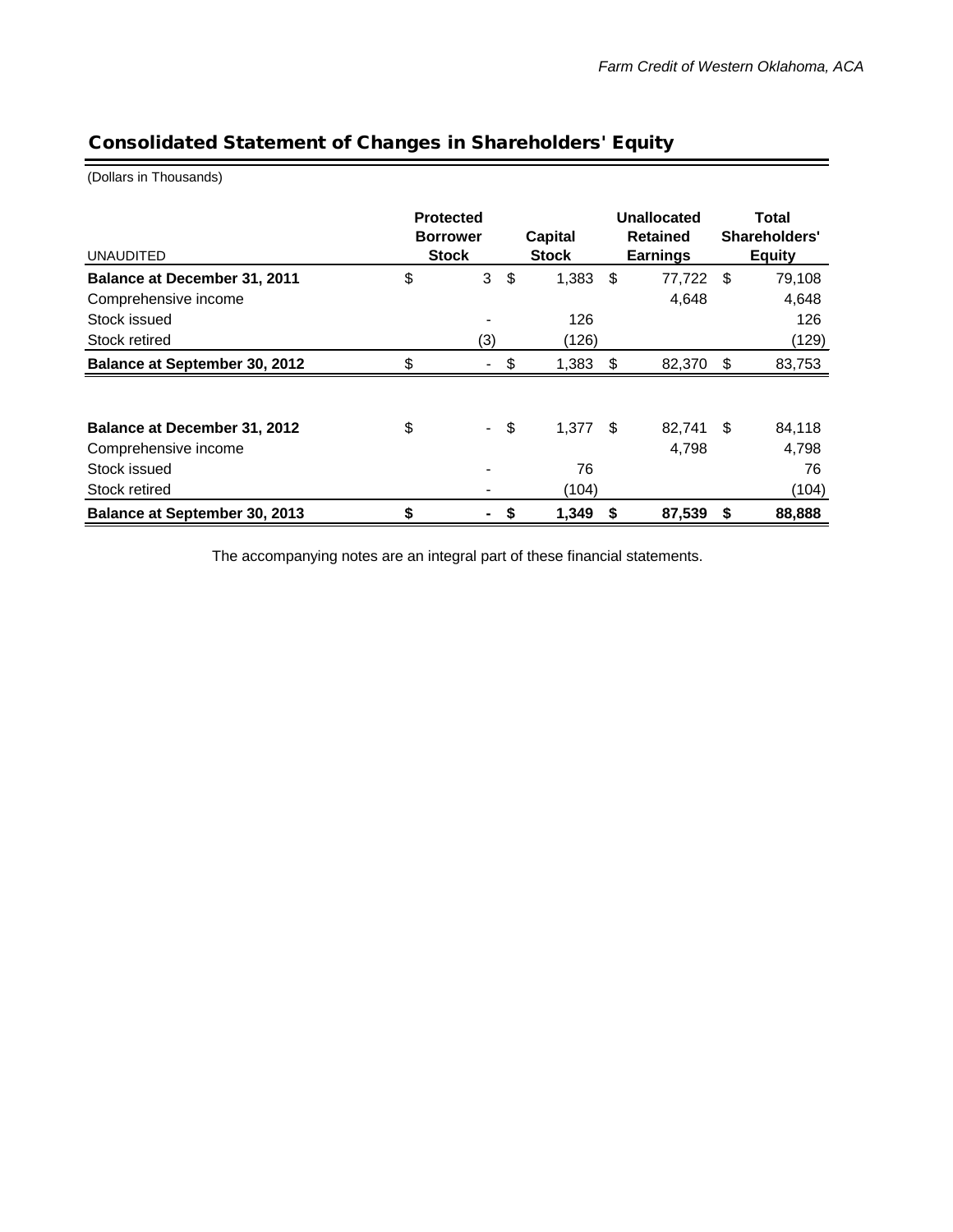## **NOTES TO FINANCIAL STATEMENTS**

(Dollars in Thousands, Except as Noted) (Unaudited)

### **NOTE 1 - ORGANIZATION AND SIGNIFICANT ACCOUNTING POLICIES**

A description of the organization and operations of Farm Credit of Western Oklahoma, ACA (the Association), the significant accounting policies followed, and the financial condition and results of operations as of and for the year ended December 31, 2012, are contained in the 2012 Annual Report to Shareholders. These unaudited third quarter 2013 financial statements should be read in conjunction with the 2012 Annual Report to Shareholders.

In December 2011, the Financial Accounting Standards Board (FASB) issued quidance entitled. "Balance Sheet -Disclosures about Offsetting Assets and Liabilities." The guidance requires an entity to disclose information about offsetting and related arrangements to enable users of its financial statements to understand the effect of those arrangements on its financial position. This includes the effect or potential effect of rights of setoff associated with an entity's recognized assets and recognized liabilities. The requirements apply to recognized financial instruments and derivative instruments that are offset in accordance with the rights of offset set forth in accounting guidance and for those recognized financial instruments and derivative instruments that are subject to an enforceable master netting arrangement or similar agreement, irrespective of whether they are offset or not. This guidance is to be applied retrospectively for all comparative periods and is effective for annual reporting periods beginning on or after January 1, 2013, and interim periods within those annual periods. The adoption of this guidance did not impact the financial condition or results of operations, but resulted in additional disclosures.

In February 2013, the FASB issued guidance, "Reporting of Amounts Reclassified out of Accumulated Other Comprehensive Income." The guidance requires entities to present either parenthetically on the face of the financial statements or in the notes to the financial statements, significant amounts reclassified from each component of accumulated other comprehensive income and the income statement line items affected by the reclassification. The guidance is effective for public entities for annual periods beginning after December 15, 2012 and for non-public entities for annual periods beginning after December 15, 2013. The adoption of this guidance will not impact the financial condition or results of operations, but will result in additional disclosures.

The accompanying financial statements contain all adjustments necessary for a fair presentation of the interim financial condition and results of operations, and conform with generally accepted accounting principles and prevailing practices within the banking industry. The results for the nine months ended September 30, 2013 are not necessarily indicative of the results to be expected for the year ended December 31, 2013.

## **NOTE 2 - LOANS AND ALLOWANCE FOR LOAN LOSSES**

A summary of loans follows.

|                                  | <b>September 30, 2013</b> | December 31, 2012 |  |  |
|----------------------------------|---------------------------|-------------------|--|--|
| Real estate mortgage             | 303,491<br>S              | 300,101<br>SS.    |  |  |
| Production and intermediate-term | 144.373                   | 137.879           |  |  |
| Agribusiness:                    |                           |                   |  |  |
| Loans to cooperatives            | 5.814                     | 8.345             |  |  |
| Processing and marketing         | 3,689                     | 4,356             |  |  |
| Farm-related business            | 747                       | 1,022             |  |  |
| Rural residential real estate    | 1.708                     | 1.594             |  |  |
| <b>Total loans</b>               | 459.822                   | 453,297           |  |  |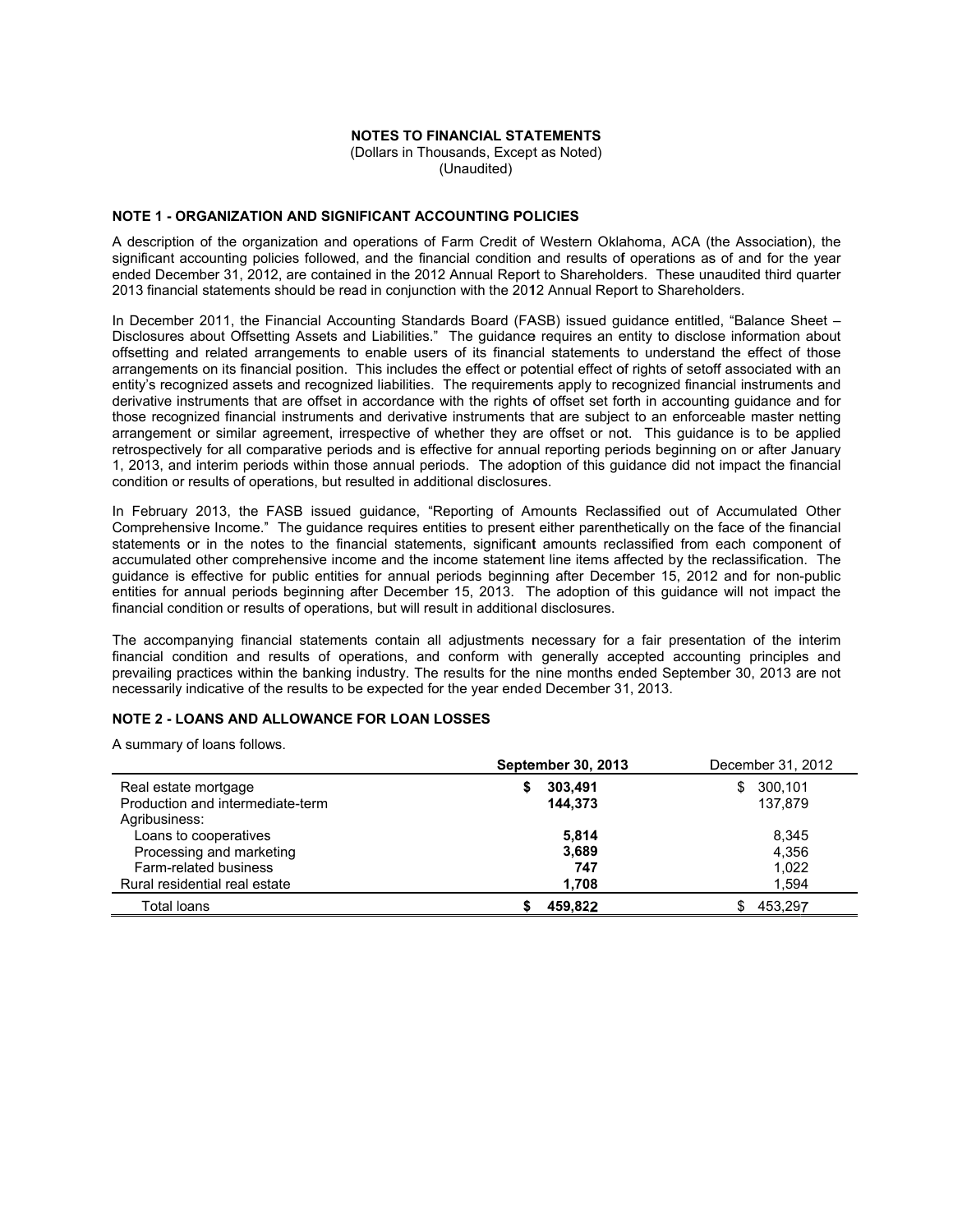The Association purchases or sells participation interests with other parties in order to diversify risk, manage loan volume and comply with Farm Credit Administration regulations. The following table presents information regarding the balances of participations purchased and sold during the quarter ended September 30, 2013:

|                                  | <b>Other Farm Credit</b><br>Institutions |          |           | Non-Farm Credit | Institutions |       | Total        |        |  |  |
|----------------------------------|------------------------------------------|----------|-----------|-----------------|--------------|-------|--------------|--------|--|--|
|                                  | Purchased                                | Sold     | Purchased |                 |              | Sold  | Purchased    | Sold   |  |  |
| Real estate mortgage             | \$ 30.536                                | \$11.389 |           | 263             |              | $---$ | 30.799<br>S. | 11,389 |  |  |
| Production and intermediate-term | 26.470                                   | 4.514    |           | ---             |              | $---$ | 26.470       | 4.514  |  |  |
| Agribusiness                     | 3.689                                    | ----     |           | ---             |              | 97    | 3.689        | 97     |  |  |
| Total                            | \$ 60.695                                | \$15.903 |           | 263             |              | 97    | 60.958<br>S. | 16.000 |  |  |

The following table shows loans and related accrued interest classified under the Farm Credit Administration Uniform Loan Classification System as a percentage of total loans and related accrued interest receivable by loan type as of:

|                                  | September 30, 2013 | December 31, 2012 |
|----------------------------------|--------------------|-------------------|
| Real estate mortgage             |                    |                   |
| Acceptable                       | 99.30%             | 98.50%            |
| <b>OAEM</b>                      | 0.52%              | 1.44%             |
| Substandard                      | 0.18%              | 0.06%             |
| Total                            | 100.00%            | 100.00%           |
| Production and intermediate-term |                    |                   |
| Acceptable                       | 97.62%             | 97.94%            |
| <b>OAEM</b>                      | 0.85%              | 1.84%             |
| Substandard                      | 1.53%              | 0.22%             |
| Total                            | 100.00%            | 100.00%           |
| Agribusiness                     |                    |                   |
| Acceptable                       | 87.14%             | 84.19%            |
| <b>OAEM</b>                      | 0.88%              | 8.29%             |
| Substandard                      | 11.98%             | 7.52%             |
| Total                            | 100.00%            | 100.00%           |
| Rural residential real estate    |                    |                   |
| Acceptable                       | 100.00%            | 100.00%           |
| Total                            | 100.00%            | 100.00%           |
| <b>Total Loans</b>               |                    |                   |
| Acceptable                       | 98.51%             | 97.90%            |
| <b>OAEM</b>                      | 0.63%              | 1.77%             |
| Substandard                      | 0.86%              | 0.33%             |
| Total                            | 100.00%            | 100.00%           |

High risk assets consist of impaired loans and other property owned. These nonperforming assets (including related accrued interest) and related credit quality are as follows:

| (dollars in thousands)           | <b>September 30, 2013</b> | December 31, 2012 |     |  |
|----------------------------------|---------------------------|-------------------|-----|--|
| Nonaccrual loans                 |                           |                   |     |  |
| Real estate mortgage             | 171                       |                   | 171 |  |
| Production and intermediate-term | --                        |                   | 37  |  |
| Total high risk assets           |                           |                   | 208 |  |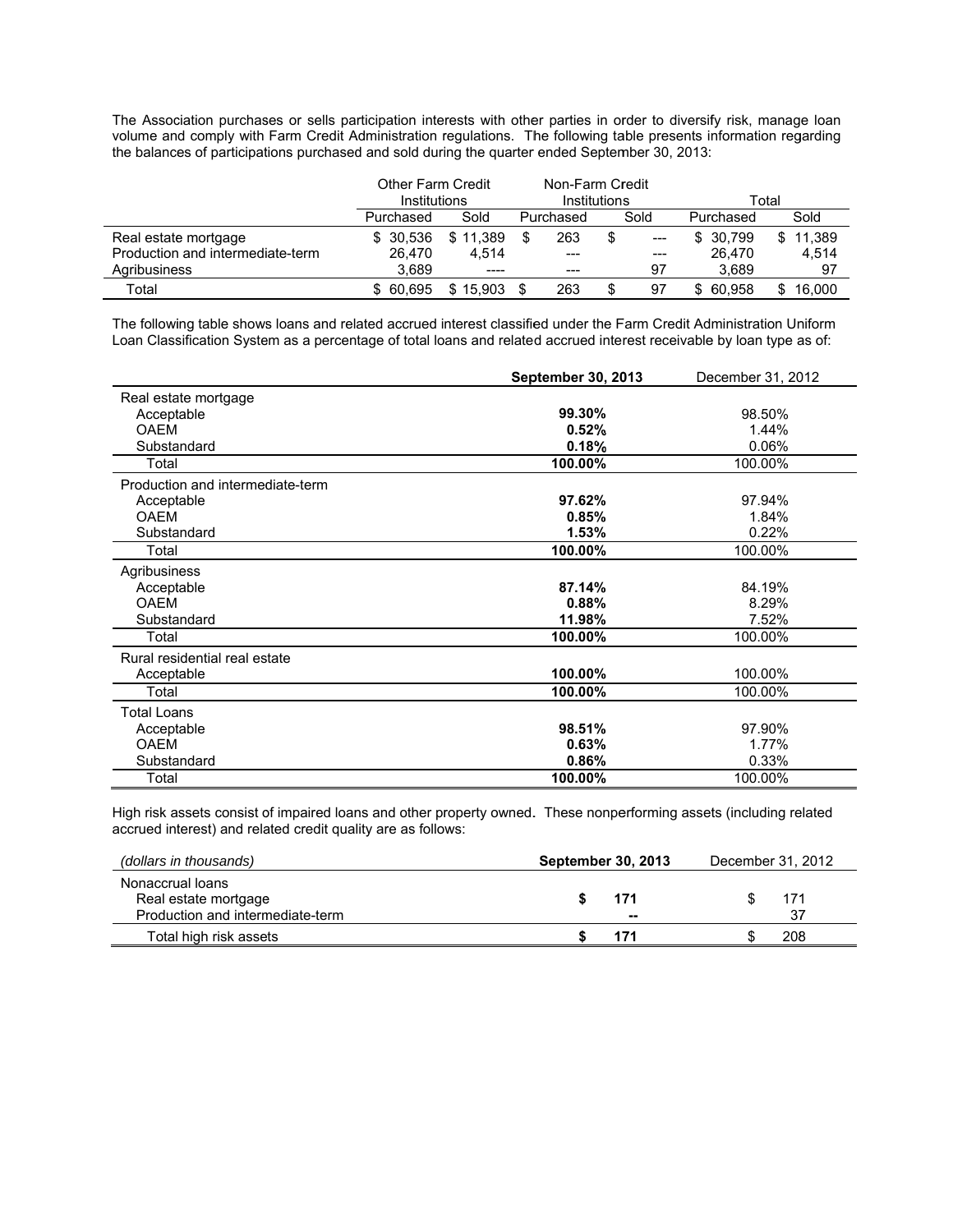The Association had no accruing restructured loans, accruing loans 90 days past due or other property owned for the periods presented.

Additional impaired loan information is as follows:

|                                  |  |                                                       | <b>September 30, 2013</b> | December 31, 2012       |  |          |  |                |           |       |         |  |
|----------------------------------|--|-------------------------------------------------------|---------------------------|-------------------------|--|----------|--|----------------|-----------|-------|---------|--|
|                                  |  |                                                       | Unpaid                    | Unpaid                  |  |          |  |                |           |       |         |  |
|                                  |  | Principal<br>Recorded<br><b>Balance</b><br>Investment |                           | Related                 |  | Recorded |  |                | Principal |       | Related |  |
|                                  |  |                                                       |                           | Investment<br>Allowance |  |          |  | <b>Balance</b> | Allowance |       |         |  |
| Total impaired loans:            |  |                                                       |                           |                         |  |          |  |                |           |       |         |  |
| Real estate mortgage             |  | 171                                                   |                           | 181                     |  | ---      |  | 171            |           | 181   | \$      |  |
| Production and intermediate-term |  | $- - -$                                               |                           | 1.478                   |  | ---      |  | 37             |           | 1.498 |         |  |
| Total                            |  |                                                       |                           | 1.659                   |  | ---      |  | 208            |           | l.679 |         |  |

|                                                                           |                                                            | <b>For the Three Months Ended</b><br><b>September 30, 2013</b> |  |     |                           | For the Three Months Ended<br>September 30, 2012 |         |  |
|---------------------------------------------------------------------------|------------------------------------------------------------|----------------------------------------------------------------|--|-----|---------------------------|--------------------------------------------------|---------|--|
|                                                                           | Interest Income<br>Average<br>Impaired Loans<br>Recognized |                                                                |  |     | Average<br>Impaired Loans | Interest Income<br>Recognized                    |         |  |
| Total impaired loans:                                                     |                                                            |                                                                |  |     |                           |                                                  |         |  |
| Real estate mortgage<br>Production and intermediate-term<br>Agribusiness: |                                                            | 171                                                            |  | --- | \$<br>1.025<br>107        | \$                                               | 42<br>5 |  |
| Loans to cooperatives<br>Rural residential real estate                    |                                                            | ---                                                            |  | --- | 89                        |                                                  |         |  |
| Total                                                                     |                                                            | 172                                                            |  |     | \$<br>1.221               |                                                  | 47      |  |

|                                                                           |                                                            | For the Nine Months Ended<br><b>September 30, 2013</b> |  |              | For the Nine Months Ended<br>September 30, 2012 |                           |                               |          |  |
|---------------------------------------------------------------------------|------------------------------------------------------------|--------------------------------------------------------|--|--------------|-------------------------------------------------|---------------------------|-------------------------------|----------|--|
|                                                                           | Interest Income<br>Average<br>Impaired Loans<br>Recognized |                                                        |  |              |                                                 | Average<br>Impaired Loans | Interest Income<br>Recognized |          |  |
| Total impaired loans:                                                     |                                                            |                                                        |  |              |                                                 |                           |                               |          |  |
| Real estate mortgage<br>Production and intermediate-term<br>Agribusiness: |                                                            | 171<br>20                                              |  | $---$<br>--- | \$                                              | 1.162<br>205              | S                             | 55<br>12 |  |
| Loans to cooperatives<br>Rural residential real estate                    |                                                            | ---<br>$--$                                            |  | ---<br>---   |                                                 | 100<br>---                |                               |          |  |
| Total                                                                     |                                                            | 191                                                    |  | ---          |                                                 | 1.467                     |                               | 69       |  |

The Association had no impaired loans with a related allowance.

The following tables provide an age analysis of past due loans (including accrued interest).

| <b>September 30, 2013</b>        | $30 - 89$<br>Days Past<br>Due | 90 Days<br>or More<br>Past Due | <b>Total Past</b><br>Due | Not Past<br>Due or less<br>than 30<br>Days Past<br>Due | Total<br>Loans | Recorded<br>Investment<br>Accruing<br>Loans 90<br>Days or<br>More Past<br>Due |
|----------------------------------|-------------------------------|--------------------------------|--------------------------|--------------------------------------------------------|----------------|-------------------------------------------------------------------------------|
| Real estate mortgage             | 200<br>S                      | \$                             | 200<br>\$                | \$309,597                                              | \$309,797      | \$<br>$---$                                                                   |
| Production and intermediate-term | 1,474                         | ---                            | 1.474                    | 145,495                                                | 146,969        | ---                                                                           |
| Agribusiness                     |                               |                                | ---                      | 10,364                                                 | 10,364         | ---                                                                           |
| Rural residential real estate    | ---                           | ---                            | ---                      | 1,723                                                  | 1,723          | $= - +$                                                                       |
| Total                            | \$1,674                       | \$                             | 1,674<br>\$.             | \$467,179                                              | \$468,853      | \$                                                                            |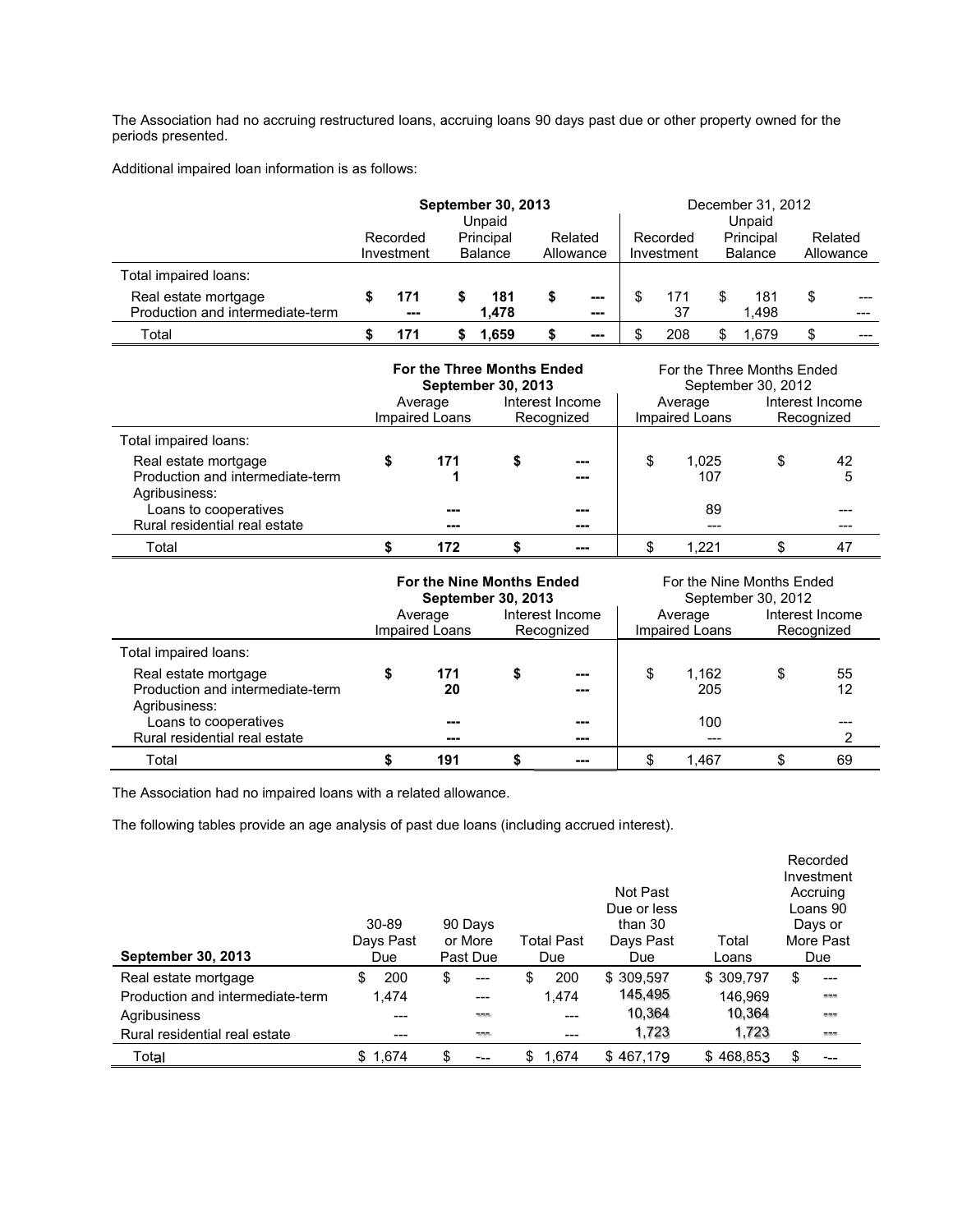| December 31, 2012                |     |       |     |           |            |       |
|----------------------------------|-----|-------|-----|-----------|------------|-------|
| Real estate mortgage             | 40  | $- -$ | 40  | \$303.664 | \$ 303.704 | $---$ |
| Production and intermediate-term | 162 | 37    | 199 | 139.730   | 139.929    | $---$ |
| Agribusiness                     |     | --    | 8   | 13.759    | 13.767     | $---$ |
| Rural residential real estate    | --  | --    | --  | 1.604     | 1,604      | ---   |
| Total                            | 210 | 37    | 247 | \$458.757 | \$459,004  |       |

Note: The recorded investment in the receivable is the face amount increased or decreased by applicable accrued interest and<br>unamortized premium, discount, finance charges, or acquisition costs and may also reflect a previ the investment.

A summary of changes in the allowance for loan losses and period end recorded investment in loans is as follows:

|                                  | Balance at<br>June 30,<br>2013 | Charge-offs | <b>Recoveries</b> | Provision for<br>Loan Losses/<br>(Loan Loss<br>Reversals) | Balance at<br>September 30,<br>2013 |
|----------------------------------|--------------------------------|-------------|-------------------|-----------------------------------------------------------|-------------------------------------|
| Real estate mortgage             | 186                            | $---$       | $---$             | S                                                         | 188                                 |
| Production and intermediate-term | 2,125                          | 23          | 32                | (44)                                                      | 2,090                               |
| Agribusiness                     | 81                             |             |                   | (5)                                                       | 76                                  |
| Rural residential real estate    |                                |             |                   | ---                                                       |                                     |
| Total                            | \$2.394                        | 23          | 32                | (47                                                       | 2.356                               |

|                                                                          | Balance at<br>December<br>31, 2012 | Charge-offs              | Recoveries      | Provision for<br>Loan Losses/<br>(Loan Loss)<br>Reversals) | Balance at<br>September 30,<br>2013 |  |
|--------------------------------------------------------------------------|------------------------------------|--------------------------|-----------------|------------------------------------------------------------|-------------------------------------|--|
| Real estate mortgage<br>Production and intermediate-term<br>Agribusiness | 182<br>1.908<br>70                 | \$<br>$---$<br>66<br>--- | \$<br>---<br>55 | 6<br>S<br>193<br>6                                         | 188<br>2,090<br>76                  |  |
| Rural residential real estate<br>Total                                   | \$2.162                            | ---<br>66                | 55<br>\$        | 205                                                        | 2.356                               |  |

|                                                          | Balance at<br>June 30,<br>2012 | Charge-offs       | Recoveries   | Provision for<br>Loan Losses/<br>(Loan Loss<br>Reversals) | Balance at<br>September<br>30, 2012 |  |
|----------------------------------------------------------|--------------------------------|-------------------|--------------|-----------------------------------------------------------|-------------------------------------|--|
| Real estate mortgage<br>Production and intermediate-term | 169<br>1.961                   | \$<br>$---$<br>63 | 42<br>S<br>3 | (56)<br>S<br>21                                           | 155<br>1.922                        |  |
| Agribusiness<br>Rural residential real estate            | 135<br>6                       | ---               | ---<br>---   | $\left( 4\right)$                                         | 142                                 |  |
| Total                                                    | 2.271                          | 63                | 45           | (32)                                                      | \$2.221                             |  |

|                                  | Balance at<br>December 31,<br>2011 |    | Charge-offs |     | Recoveries |    | Provision for<br>Loan Losses/<br>(Loan Loss<br>Reversals) |     | Balance at<br>September 30,<br>2012 |         |  |
|----------------------------------|------------------------------------|----|-------------|-----|------------|----|-----------------------------------------------------------|-----|-------------------------------------|---------|--|
| Real estate mortgage             |                                    | 54 | S           | 41  |            | 42 |                                                           | 100 |                                     | 155     |  |
| Production and intermediate-term | 2.018                              |    | 112         |     | 24         |    | (8)                                                       |     |                                     | 1,922   |  |
| Agribusiness                     |                                    | 73 |             | --- |            |    |                                                           | 69  |                                     | 142     |  |
| Rural residential real estate    |                                    | 4  |             | --- |            |    |                                                           | (2) |                                     | າ       |  |
| Total                            | \$2.149                            |    |             | 153 |            | 66 |                                                           | 159 |                                     | \$2.221 |  |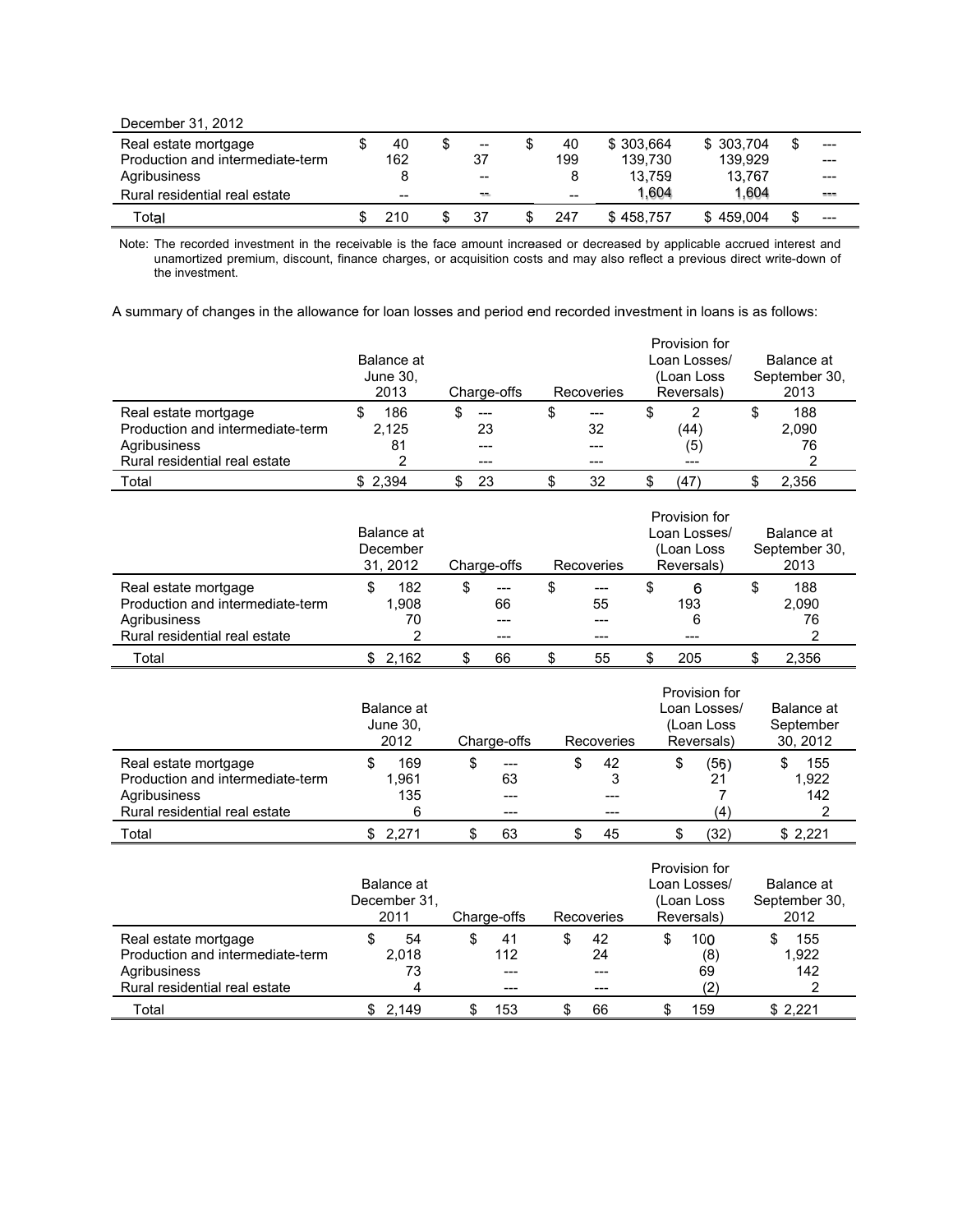|                                                          | Allowance for Credit Losses                                                                |  | Ending Balance at September 30, 2013 | Recorded Investments in<br>Loans Outstanding<br>Ending Balance at September 30, 2013<br>Individually<br>Collectively |    |                             |  |  |
|----------------------------------------------------------|--------------------------------------------------------------------------------------------|--|--------------------------------------|----------------------------------------------------------------------------------------------------------------------|----|-----------------------------|--|--|
|                                                          | Collectively<br>Individually<br>evaluated for<br>evaluated for<br>impairment<br>impairment |  |                                      | evaluated for<br>impairment                                                                                          |    | evaluated for<br>impairment |  |  |
| Real estate mortgage<br>Production and intermediate-term |                                                                                            |  | 188<br>2,090                         | 171                                                                                                                  | \$ | 309.626<br>146.969          |  |  |
| Agribusiness<br>Rural residential real estate            |                                                                                            |  | 76                                   |                                                                                                                      |    | 10.364<br>1,723             |  |  |
| Total                                                    |                                                                                            |  | \$2,356                              | 171                                                                                                                  |    | 468.682                     |  |  |

|                                  |            |                             |                                     | Recorded Investments in<br>Loans Outstanding |                                     |   |               |  |
|----------------------------------|------------|-----------------------------|-------------------------------------|----------------------------------------------|-------------------------------------|---|---------------|--|
|                                  |            | Allowance for Credit Losses |                                     |                                              |                                     |   |               |  |
|                                  |            |                             | Ending Balance at December 31, 2012 |                                              | Ending Balance at December 31, 2012 |   |               |  |
|                                  |            | Individually                | Collectively                        |                                              | Individually                        |   | Collectively  |  |
|                                  |            | evaluated for               | evaluated for                       |                                              | evaluated for                       |   | evaluated for |  |
|                                  | impairment |                             | impairment                          |                                              | impairment                          |   | impairment    |  |
| Real estate mortgage             |            |                             | 182                                 |                                              | 171                                 | S | 303.533       |  |
| Production and intermediate-term |            |                             | 1.908                               |                                              | 37                                  |   | 139,892       |  |
| Agribusiness                     |            |                             | 70                                  |                                              |                                     |   | 13.767        |  |
| Rural residential real estate    |            |                             |                                     |                                              |                                     |   | 1,604         |  |
| Total                            |            |                             | \$2,162                             |                                              | 208                                 |   | 458,796       |  |

A restructuring of a debt constitutes a troubled debt restructuring (TDR) if the creditor, for economic or legal reasons related to the debtor's financial difficulties, grants a concession to the debtor that it would not otherwise consider. The Association recorded no TDRs during the nine months ended September 30, 2013. The Association had no TDRs within the previous 12 months for which there were payment defaults during the period.

## **NOTE 3 - FAIR VALUE MEASUREMENTS**

Accounting guidance defines fair value as the exchange price that would be received for an asset or paid to transfer a liability in the principal or most advantageous market for the asset or liability. See Note 2 to the 2012 Annual Report to Shareholders for a more complete description.

Assets measured at fair value on a recurring basis are summarized below:

|                                             |         | <b>Fair Value Measurement Using</b> | Total Fair |         |  |       |  |    |
|---------------------------------------------|---------|-------------------------------------|------------|---------|--|-------|--|----|
|                                             | Level 1 | Level 2                             |            | Level 3 |  | Value |  |    |
| Assets held in nonqualified benefits trusts |         |                                     |            |         |  |       |  |    |
| <b>September 30, 2013</b>                   |         | 14                                  |            | ---     |  | $---$ |  | 14 |
| December 31, 2012                           |         |                                     |            | $---$   |  | $---$ |  |    |

During the first nine months of 2013, the Association recorded no transfers in or out of Levels 1, 2, or 3.

The Association had no liabilities measured at fair value on a recurring basis at September 30, 2013 or December 31, 2012.

Assets measured at fair value on a non-recurring basis for each of the fair value hierarchy values are summarized below:

|                                    | <b>Fair Value Measurement Using</b> |         |  |                          |         |     |       | <b>Total Fair</b> |        | Total |  |
|------------------------------------|-------------------------------------|---------|--|--------------------------|---------|-----|-------|-------------------|--------|-------|--|
|                                    |                                     | Level 1 |  | Level 2                  | Level 3 |     | Value |                   | Losses |       |  |
| <b>September 30, 2013</b><br>Loans |                                     | —       |  | —                        |         | 171 |       |                   |        | 17    |  |
| December 31, 2012<br>Loans         |                                     |         |  | $\overline{\phantom{0}}$ |         | 212 |       | 212               |        | 99    |  |